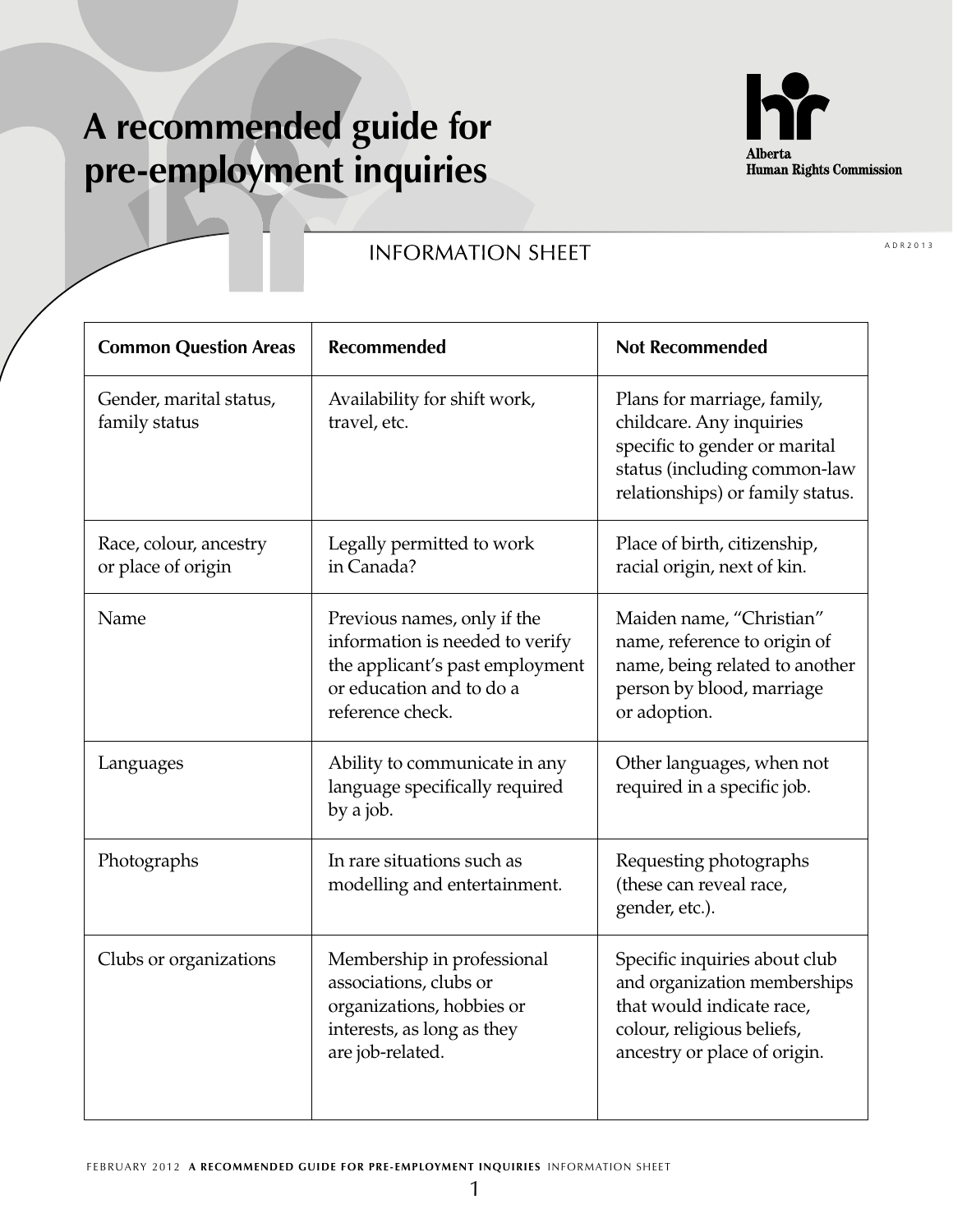| <b>Common Question Areas</b> | <b>Recommended</b>                                                                                                                                                   | <b>Not Recommended</b>                                                                                                                                                                                               |
|------------------------------|----------------------------------------------------------------------------------------------------------------------------------------------------------------------|----------------------------------------------------------------------------------------------------------------------------------------------------------------------------------------------------------------------|
| Age                          | Old enough to work legally<br>in Alberta?                                                                                                                            | Specific age of applicants who<br>are 18 years or older, including<br>retirement information.                                                                                                                        |
| Height and weight            | Describing job duties that<br>require heavy lifting or<br>other physical job<br>requirements.                                                                        | Minimum/maximum height<br>and weight requirements/<br>stipulations.                                                                                                                                                  |
| Disability                   | Indicating the job offer is<br>contingent upon a satisfactory<br>job-related medical<br>examination to determine<br>capability to perform the<br>duties as outlined. | General disabilities, limitations,<br>present or previous health<br>problems, Workers'<br>Compensation claims or sick<br>leave or absence due to stress<br>or mental or physical illness.                            |
| Smoking                      | Indicating the successful<br>applicant will be required<br>to work in a non-smoking<br>environment.                                                                  | Asthmatic or permanent<br>respiratory conditions that<br>may be affected by smoke.                                                                                                                                   |
| Source of income             | Job-related information such<br>as former employment.                                                                                                                | Inquiries unrelated to the<br>specific job to be performed.                                                                                                                                                          |
| Education                    | <b>Educational institutions</b><br>attended; nature and level of<br>education achieved.                                                                              | Inquiries about religious or<br>racial affiliation of educational<br>institution.                                                                                                                                    |
| Religious beliefs            | Availability for shift work,<br>travel, etc.                                                                                                                         | Inquiries about specific religious<br>holidays observed by the<br>applicant, customs observed,<br>religious dress, etc.; requiring<br>applicants to provide<br>recommendations from a<br>church or religious leader. |